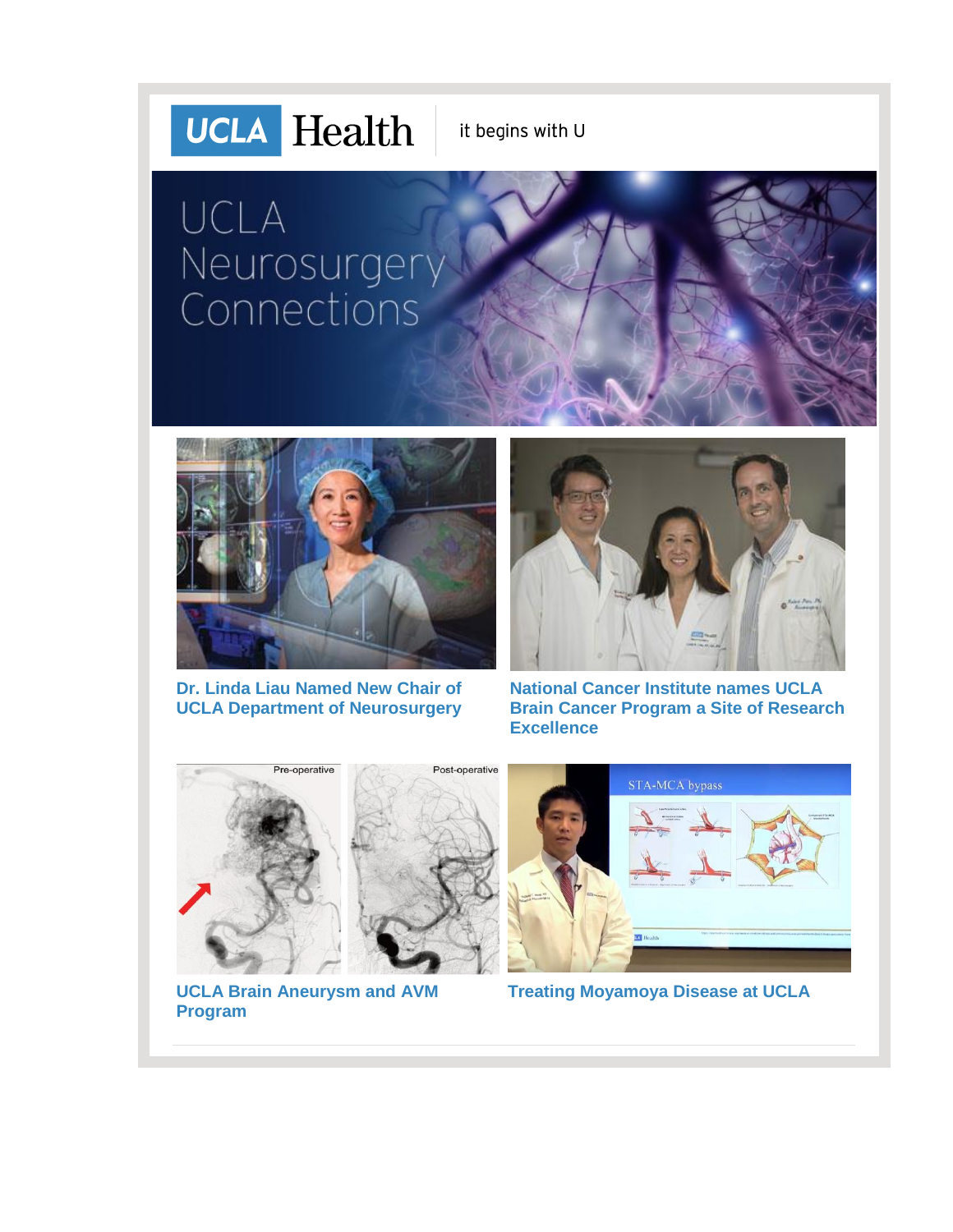#### **Download the UCLA Neurosurgery App**

The UCLA Department of Neurosurgery app serves as a comprehensive resource for preparation for neurosurgical procedures, department contact information, and local and onsite hospital amenities. **[Download and learn more »](http://r20.rs6.net/tn.jsp?f=001FmZkqkBPjlviTOQ94X4RY0iIfsKBjlD3mKDtWulKSsxgSyAO_2b7cdXelAeOdXPXFUzmHNDbXOn5-p-LiH7QZyciU7SQuCujA7TlZyE8Q97pKfb0VZDHZHgHr6_jxCnFEwSrc1oacVQSzhQV6Kuy8xhab3fOScY2YiAq6dQUOdnzJFjDLGccpkRXHzofZ-M-XMywfTsuZ0XzthNvtZunBA==&c=0gKMFNlTVAiSbXBcceaKystBz7sjByVHJa4Fy5-Odu3KOtqaO1_9sQ==&ch=jayJxPCaZoJCFq6_G0usbnSwvWtP_HFN--MqkqzJJE-8hdj2iidDhQ==)**

#### **Faculty Spotlight**

**Geoffrey P. Colby, MD**

Dr. Geoffrey Colby is a neurosurgeon and expert specialist in the open microsurgical and minimallyinvasive endovascular treatment of cerebrovascular disorders of the brain and spine.

Dr. Colby uses the most modern and advanced techniques to treat cerebral aneurysms, arteriovenous malformations (AVMs), dural arteriovenous. **[Read more »](http://r20.rs6.net/tn.jsp?f=001FmZkqkBPjlviTOQ94X4RY0iIfsKBjlD3mKDtWulKSsxgSyAO_2b7cdiwiBR7F4RFQzah0X6rOOzrZkvK0j_XqB99JnTVzbja3ytHRqKoe4NO_jsVu975e80GbOrZ3bs4EE1W6AjMx7hRxbxTTYldMD_jvahDmW_t989qsahsz0dJrV7uPucf7SSGy6z7mjDDJ-TTbomHvMq3QFeBp7jBEAZ-dtumHdX7M2F4F92UONMJJipVIc9PxA==&c=0gKMFNlTVAiSbXBcceaKystBz7sjByVHJa4Fy5-Odu3KOtqaO1_9sQ==&ch=jayJxPCaZoJCFq6_G0usbnSwvWtP_HFN--MqkqzJJE-8hdj2iidDhQ==)**

#### **Interventional Neuro-Radiology Feature**

The Division of Interventional Neuroradiology (DINR) evaluates adults and children for cerebrovascular disorders including aneurysms, brain arteriovenous malformations, stroke, arteriovenous fistulas, spine vascular malformations, carotid stenosis, cerebral angioplasty and stenting. **[Learn more »](http://r20.rs6.net/tn.jsp?f=001FmZkqkBPjlviTOQ94X4RY0iIfsKBjlD3mKDtWulKSsxgSyAO_2b7cdiwiBR7F4RFsChCHzCTfGM8f73fSO4yRXFqCDS9LyopIIzwsftqVYFKM4OCQ2Fk5rA8ySC_8R_X9piB8jly8CuAmpqytfc-53qHX0u-vOZgbnWXulJFIU-E2ef6Ln4AiBMvgZkGNKD7C8GDdCeAE27oirz7ioSLoA==&c=0gKMFNlTVAiSbXBcceaKystBz7sjByVHJa4Fy5-Odu3KOtqaO1_9sQ==&ch=jayJxPCaZoJCFq6_G0usbnSwvWtP_HFN--MqkqzJJE-8hdj2iidDhQ==)**

#### **UCLA MD Chat Webinars**

View the UCLA Department of Neurosurgery's collection of webinars on demand.

Topics include:

- Pediatric Epilepsy
- Hemifacial Spasms
- Brain Metastasis
- Aneurysms